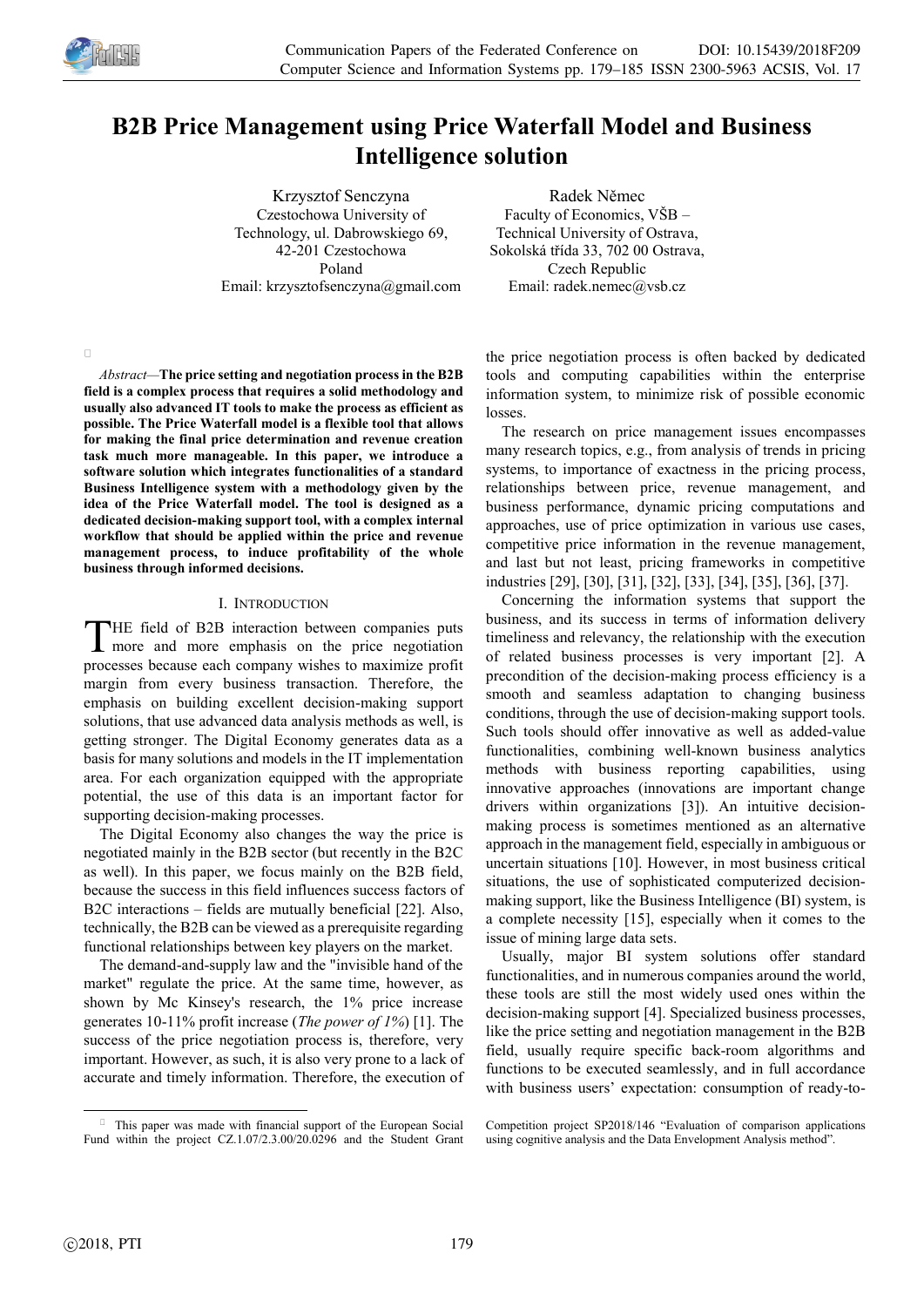Dedicated business-analytics and reporting-based solutions then come in mind to fill the functionality and outputinterconnection gap, so that the whole decision-making system's environment moves closer to the idea of IT support of an intelligent enterprise. Such concept is mentioned in [5], and also in [19], in the context of real-time decision-making within an autonomous supply chain system. Cloud computing is commonly mentioned in connection with improvements of efficiency in the field of delivery of data analysis and reporting functions for business users. Cloud based BI systems, especially if the focus of the system is to interconnect various types of data source, offer many benefits, like cost efficiency, flexibility, and scalability, along with enhanced data sharing capabilities [21].

In this paper, we present an enterprise-grade solution that bears the characteristics of the above-mentioned system, and focuses on the fulfillment of requirements, that stem mainly in the B2B price management field. The solution leverages Price Waterfall model as a methodological background.

The further presented system leverages analysis of large datasets, to facilitate its main purpose – the price management process execution. In the system, there is the knowledge from the field of computation performance optimization applied – (sales) data vectorization approach, which is a key feature of the Price Waterfall model implementation (data vectorization features and benefits were studied e.g., in [27] or [28]).

 A game-theoretic approach is also a promising approach, since it enables the use of dynamic and competitive price modelling patterns (in [26], there are benefits of data-driven competitive analysis approach mentioned, in terms of creating price setting system architecture). Although the gametheoretic approach has important features, The Price Waterfall methodology allows to implement tools for a full scale pricing process execution (from analysis to price and contract configuration and further management).

The paper is structured as follows. First, the price management background of the software and the Price Waterfall model the software are described. Secondly, the software solution is introduced, as a complex, BI-based, price configuration and management toolset. Finally, the functionalities of the CPQ (Configure, Price, and Quote, [14]) software solution, focus on leveraging the Price Waterfall model, are presented in more detail, using a sample dataset.

# II. PRICE MANAGEMENT BACKGROUND AND THEORETICAL ASSUMPTIONS OF PRICE WATERFALL MODEL

In the world of digital economics, there will soon be no place for organizations that do not analyze their economicactivity and related data – it will simply lead to exclusion from the economic world. In contrast with that, and as quoted in [13, p. 14], the pricing is "a messy business" that varies greatly between industries and even different companies and as such, it is a subject of ongoing research.

There are other standards of customer behavior appearing in the B2B and B2C sectors. Within the B2B sector, the online shopping phenomenon is most visible, as research results in [6] confirm it  $-93\%$  of B2B buyers prefer to buy on-line when they've already decided what to buy, and 93 % of B2B buyers prefer not to interact with Sales Rep. as their primary source of search for information. Other forecasts and behavior observations imply that, e.g., [7]:

- by 2018, more than half of large organizations globally will compete using advanced analytics and proprietary algorithms, disrupting entire industries;
- by 2018, 40 % of B2B digital commerce sites will use price optimization algorithms and configure/price/quote (CPQ) tools to dynamically calculate and deliver product pricing.

The most important decision-making process in the company's structure should be the process of determining the price. In the dynamic market situation era, where changes in prices and costs within enterprises happen continually, it is strategic to capture these change moments. It allows us to adjust and change prices to higher prices as late as possible and as soon as possible if such a possibility occurs.



Fig. 1 Example of a Price Waterfall model visualization *(COGS = Cost of Goods Sold, i.e., standard product costs)*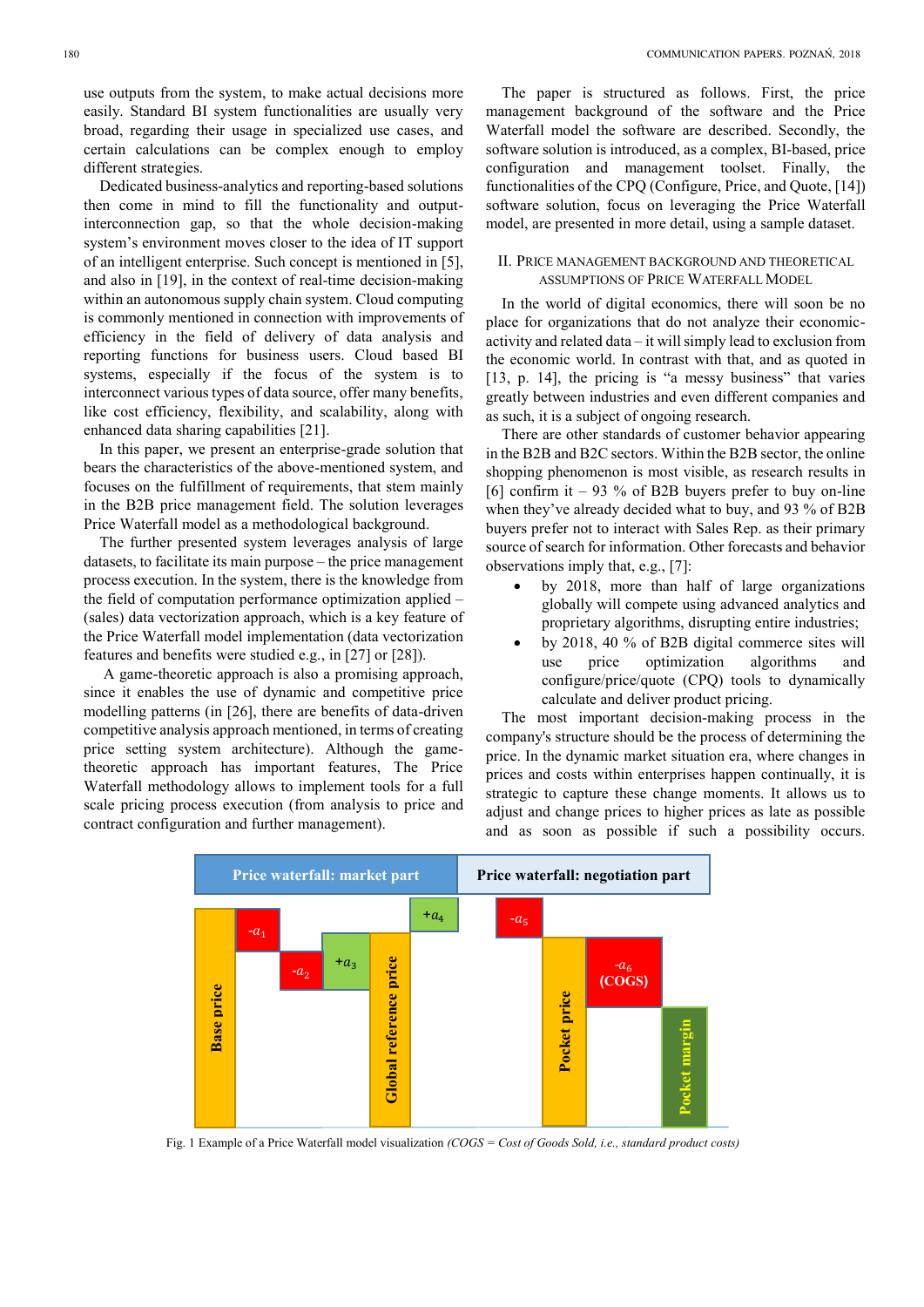Sometimes the fact of maintaining stable prices for a certain time is valuable and a highly desirable fact.

Market conditions press on the goods and services delivery so that the price is at the lowest possible level and the entire contract is more profitable for the customer. But on the other side, the whole transaction should be kept profitable also for the reseller. These two contrary motives push forward the necessity of implementing systems for an efficient determination of price in time, through a collection of historical data and by design of price trends, to be prepared for eventual price fluctuations and customer-side requests. The discussion on the use of the actual models and methodology, then comes to mind.

# *A.Price Waterfall model, price adjustments and Pocket Margin*

As mentioned in [8], the idea of the Price Waterfall model (PWm) is a mapping in the form of successive degrees as in the cascade of factors affecting the determination of the price of a given contract.

The process starts from Basepoint, in which the Base price (Base price point) is set, based on historical data (i.e., certain verification of the price by the market is already available). In the next steps, the price in consecutive price points changes according to **adjustments** that may be positive or negative (given the nature of the actual adjustment). Calculation of *k-*th price point value is carried out using equation 1:

$$
PricePointk = PricePointk-1 + \sum_{i=1}^{n} \pm a_i , \qquad (1)
$$

where  $\pm a_i$  represents *i*-th price adjustment out of total *n* adjustments set after the establishment of previous price point PricePoint<sub> $k-1$ </sub>. Each price point refers to a certain point in the price setting and profitability assessment process (fig. 1

depicts a sample price waterfall and resulting pocket margin). If the sum of price corrections is negative (i.e., if there are mainly negative adjustments  $-a_i$ ), the contract is discounted.

 Each price adjustment between price points refers to different contexts, e.g., product attributes, bundling rules, regional pricing rules, channel adjustments, standard discounts, or negotiated discounts, service and shipping charges, rebates, service costs, and finally the standard product costs.

Market configuration leads to an Invoice after the Discount point where there is already a price established, which appears on the customer invoice. After this point, the cost part appears in the waterfall, where all costs related to a given transaction are included.

The last price point is called **Pocket Margin (PM)**. Through the computation of the Pocket Margin value, as the last element of the waterfall cascade, at the end of the transaction (i.e., the end of the entire price setting process), an estimation of the profit from this transaction is done. This feature of the PWm, i.e., a prompt estimation of the profit from the transaction at the moment the transaction is created, seems to be the most important in the whole process. Belowzero Pocket-margin value indicates profit (price margin) leakage, e.g., too high discounts were awarded, or adjustments at a given stage have not been done correctly, etc.

This phenomena should be identified as soon as possible to stop the profit leakage so that the whole price management process is efficient [25]. An example of a helpful analytic visualization of PM data is shown in Fig.  $2 - a$  Tree Map visualization using transaction data (within the further presented CPQ solution). The red color squares show the area where  $PM < 0$ , and it request a deeply analysis to get verify the reasons.



Fig. 2 Example of a Tree Map visualization used to analyze Pocket Margin values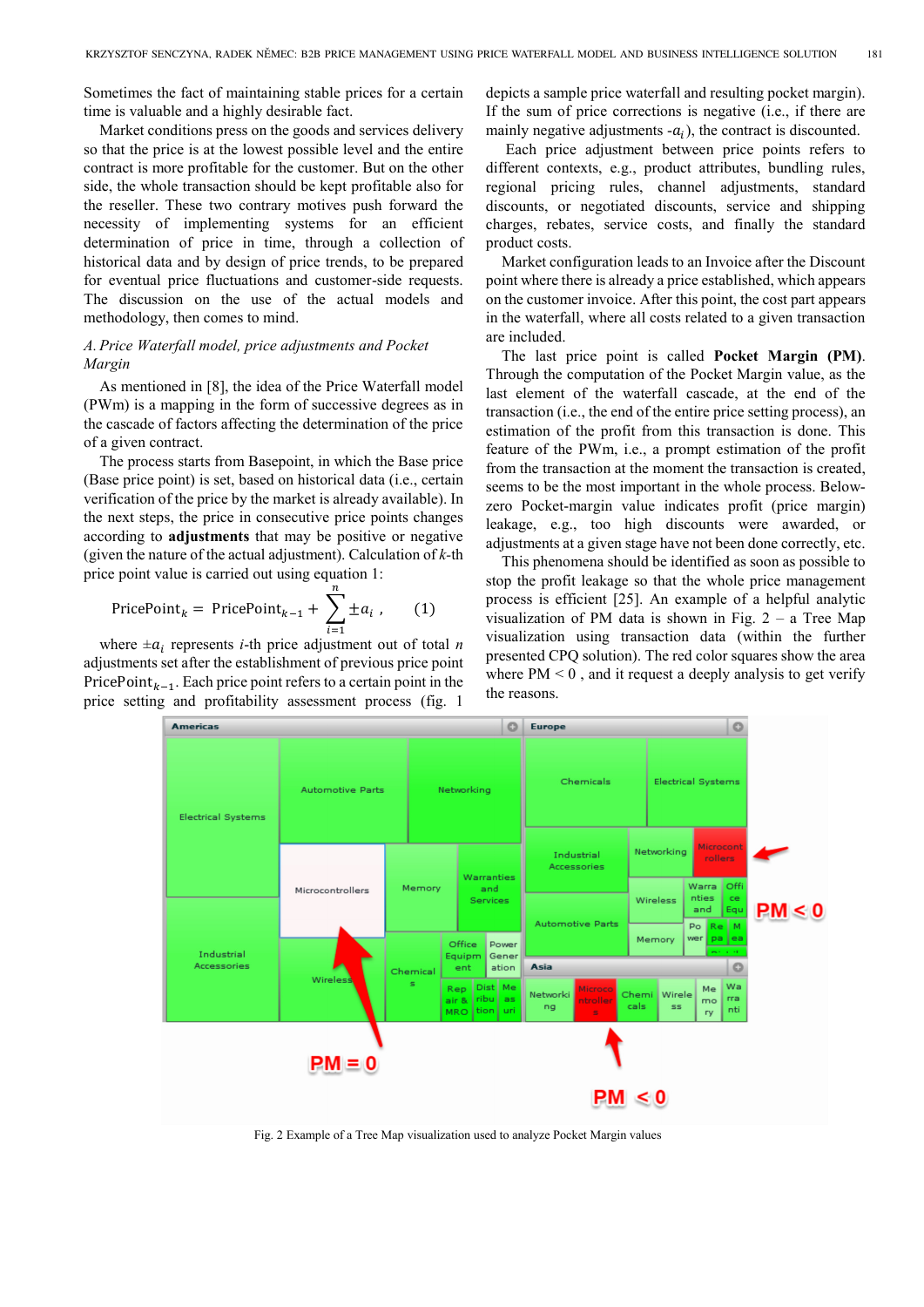Transaction data and the structure of the price waterfall cascade then allow for a calculation of the expected profit value. Depending on the defined pricing policies, the transaction will be prepared for the client after that, and they can then apply for additional discounts. Nevertheless, the limiting factor, i.e., the value of the Pocket margin is given for the transaction, and it should be kept greater than zero.

#### *B.PWm and sales data vectorization*

Implementation of the PWm-based price determination process (e.g., into a CPQ solution discussed in this work) ultimately makes possible the use of the strongest advantage of the PWm – **the data vectorization** 1 .

For each transaction, data vectors **WF** of the price cascade is created. Anything in the sales process, i.e., the Customer, Sales Rep., Channel, etc. has its own defined **WF** vector for a given time range. In this way, it is possible to compare object's data by comparing the **WF** vectors of these objects, for example,  $WF_{\text{Channel (1,year 2017)}}$  vs  $\text{WF}_{\text{\tiny \text{...}}\text{Channel}}$  (2,year 2017), etc.

At any moment, the **WF** vector is specified, and this event enables tracking of changes for the entire company as it allows to compare relevant periods. Of course, the transaction data analysis without a pricing model can be done using tools like *QlikSense* or *PowerBI*. However, within the data analysis based on the PWm, the advantage in the form of data vectorization allows us to use of a more complex and multidimensional approach to the analysis of certain phenomena in sales activities.

The Big Data phenomenon [16], generally, and the analysis of very large data sets also plays an important role in the process of rich business insights creation [9]. Big Data is a source of many opportunities in multiple areas, like an increase in operational efficiency, creation of informed strategic decision, and also better customer service, etc. [17], [18], [20]. It is reported that in the commerce field, the use of Big Data analytics can lead to a 60% increase in operating margin [11]. So the use of Big Data sources within the price management process should be viewed as a valuable source of insights as well. Certain external data, like data from users' interaction within social media, can contain information that may lead e.g., to definition of additional types of price adjustments.

Other modern and mostly unstructured data sources, like customer expectations expressed as opinions within social media posts and comments, or video blogs and voice recordings may contain such information 2 . Through application of well-known unstructured data analysis methods, like sentiment analysis and natural language recognition and processing in general, the way to the overall improvement of the price and revenue management is already open.

-

# III. PRESENTATION OF THE CPQ PRICE MANAGEMENT **SOLUTION**

The further presented CPQ solution leverages the PWm methodology and enables interconnection of data from various enterprise sales processing systems, to analyze data and presents outputs that allow for automatic price adjustments and very quick decisions. However, only the use of structured data sources is currently implemented in the system (fluent processing and analysis of unstructured data is one of future milestones). The system includes standard as well as more advanced BI-system based functions (among other), which are a necessity today. The software solution is primarily intended to be used by standard as well as power users within the pricing process. User interface and backroom functions of the solution are programmed mainly using the Java programming language.

#### *A. Main modules of the CPQ solution*

The full scope of data processing includes three key modules: the module for the data analysis and visualization (Analyze), the pricing policy configuration module (Optimizer), and the contract creation module (Execute). The results obtained from the contract creation module are returned to the Analyze module, thus closing the data flow cycle (fig. 3). The trend of decision-support systems integration, in the field of complex Management Information Systems deployment, rather than creating isolated systems (as mentioned in [12]), is fully respected in case of the presented software solution (modules cooperate with each other).



Fig. 3 Data flow within the CPQ solution's environment

#### **Main tasks of the Analyze module:**

 Identify price, margin and profit opportunities for any part of the company's business, utilizing transaction data;

<sup>&</sup>lt;sup>1</sup> Fluid use of data vectorization within the data analysis process is a computationally non-trivial task, but may lead to richer insights.

<sup>&</sup>lt;sup>2</sup> Some of these may be, or already are included within certain proprietary price setting rules, but without proper tools, they can be used as rather vaguely defined indirect effects.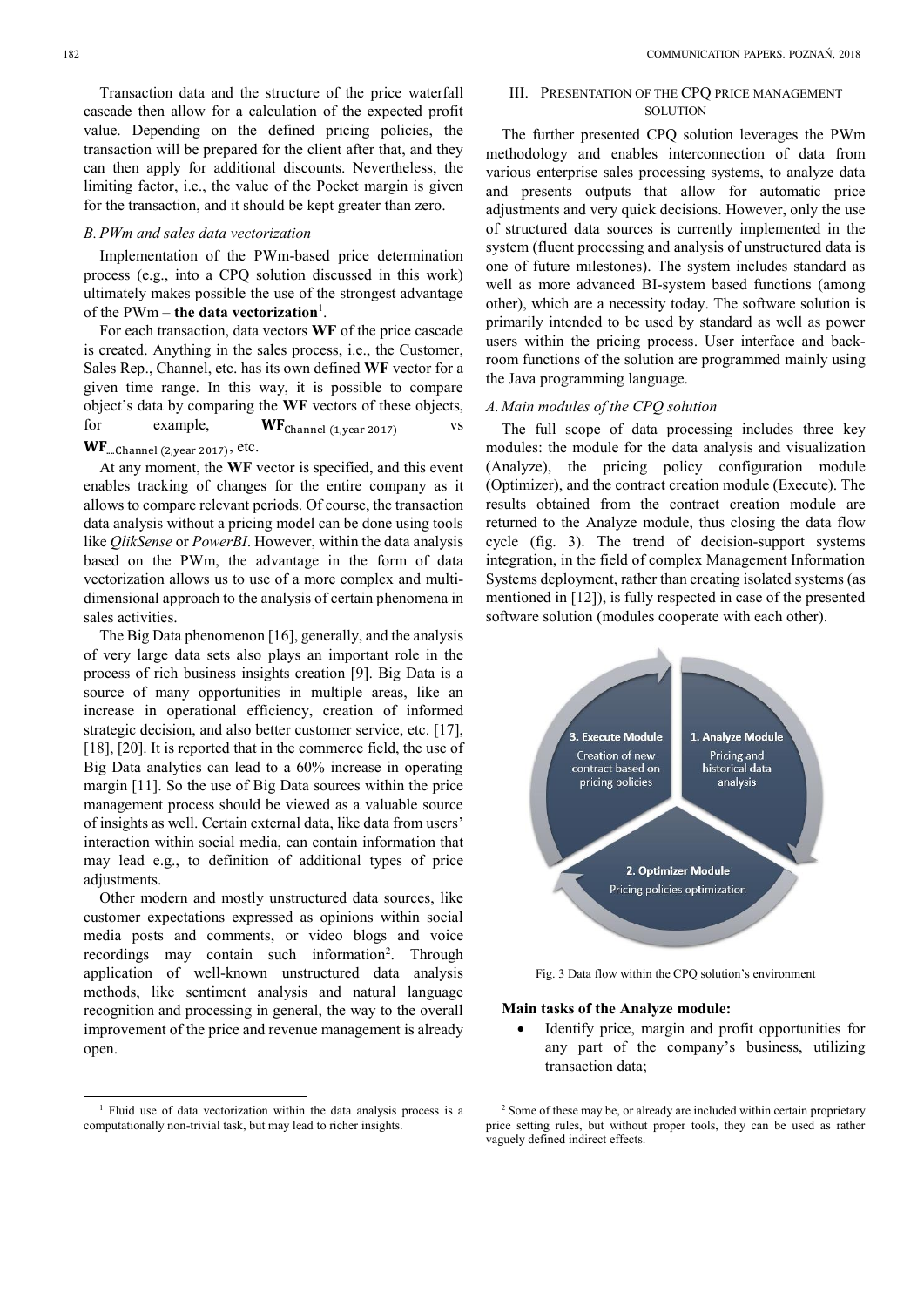- analysis of a number of business metrics;
- identification of specific areas of margin leakage  $(i.e., with PM < 0);$
- visualization of profit opportunities and contributing factors with a possibility of sharing the results with team members for higher productivity;
- explanation of how revenue or margin changed from one period to the next regarding the price, volume, mix, win/loss, cost, and exchange rate effects.

#### **Main tasks of the Optimize module:**

- Combination of all relevant internal and external data needed for setting the price (various product costs, competitive and market information, past pricing process performance, etc.), and setting the prices in a single rule-based system combining both data classes;
- generation of massive amounts of prices using configurable rules and strategies, and easy management of price lists, thus enabling efficient mass price changes;
- tracking of price changes (workflow is recorded);
- integration with downstream systems for pushing and publishing prices.

#### **Main tasks of the Execute module:**

- Evaluation and enforcement of pricing strategy on every deal;
- modelling each deal (quote, contract, etc.) for profitability estimation, with adherence to pricing strategy, etc.;
- automatic routing of deal to appropriate approvers based on each deal's characteristics (workflow enabled), thus enabling both simple and very complex deal management, including mass price changes.

Fig. 4 shows standard reporting and visualization charts within the CPQ solution's Analyze module.



Fig. 4 Standard charts within the Analyze module in the CPQ solution.

Some functions are also available in BI tools available on the market (e.g., the bar chart, box plot visualization, scatter plot, etc.), as well as visualization functions that are strictly related to the PWm concept – Waterfall and Price Band. Each function supports the idea of decision-making automation,

within the price configuration and management process, i.e., each one can be used to visualize certain aspects within the process, with the possibility of viewing special features of the process using both special functions mentioned above.

# *B.Example of Price Waterfall visualization using sample dataset*

In fig. 5, there is a sample of the Price Waterfall visualization (using the "Waterfall" function) presented, generated using a sample dataset. The test dataset was used due to security reasons because it was not possible to showcase live company's data in the paper. The dataset is a standard multidimensional dataset for OLAP-based data analysis, with dimensions like Products, Country, and a fact table, with columns containing values of actual price points and adjustments for a given transaction time.

The use of vectorized sales data for data analysis also allows us to use 3-D charts. This way of data visualization is possible because each transaction has its price data vector **WF** set. 3-D visualization of the price waterfall is one of possible future enrichments that could be implemented within the presented CPQ solution. Principally, the 3-D visualization of the price waterfall allows for a deeper analysis of the price establishment and profitability management process (output combines benefits of popular charts like tree map and bubble chart). Currently, the tool's UI lacks such functionality, so an example of such visualization was elaborated using Microsoft Excel's charting functions – result can be seen in fig. 6.

As seen in the fig. 6, in the upper right corner, there are companies grouped for which the Pocket margin value is high – i.e., these are very profitable customers. The situation in the bottom left corner should be analyzed because the Pocket margin value is low and even less than zero. There is possibly a transaction in this area, for which the Base price is high, and yet Pocket margin is close to zero or negative (Invoice price value is also shown there). So losses have been incurred and detected with a possibility of obtaining more precise insights (the reason for these decisions should be analyzed as soon as possible). After including the third viewpoint (Base Price in this case), the visualization of the Price Waterfall shows more promise than the standard 2-D variant, especially if there will be more such outputs included in a complex dashboard (i.e., more business performance aspects could be studied at once).

## *C.Known limits of the solution and future outlook*

Known limitations of the software are that it focuses mainly on the CPQ problem, i.e., the process of ad-hoc setting and price management within the B2B relationship. Currently, there are no functions that would possibly allow for a prediction of future prices (or price adjustments) as well as the revenue of the company, or even relationships on the B2C (C2B) level. The inclusion of B2C-related capabilities are, however, more important in the case of relationships with non-enterprise customers (which is actually not the case of the presented solution). In this field, however, the analysis of customer-based knowledge about our products' aspects would be essential [23].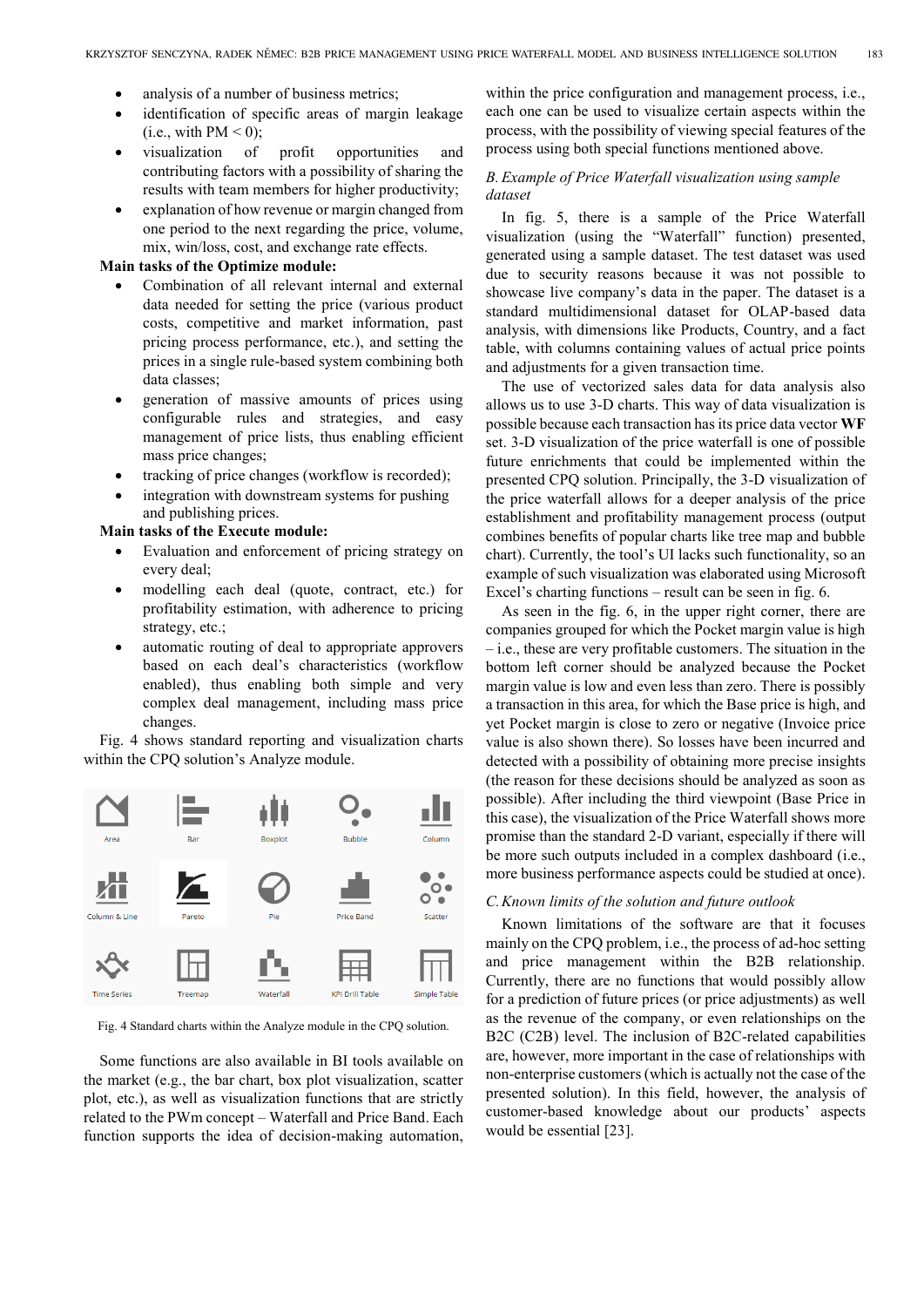Capability of predicting future states of important business aspects, using machine learning or even deep learning methods, to understand text, emotions and, generally, the unstructured data, are becoming a crucial functionality [18] (one instance of a smart quotation system is presented in [24]). The fact that not only large companies recently started to recognize the importance of Big Data sources implies that the vast amounts of multi-purpose data are very tempting. As it was mentioned above, it is important and also highly relevant to the price and also revenue management process E.g., events' features and descriptions that may contain hints for future events, people's interests and their development that may induce future changes in demand, etc. Mining also such data source is in the future plans of the presented CPQ solution's development.

## IV. CONCLUSION

The CPQ tools market will grow significantly in the future. It will be driven by the need for advanced price management solutions, with powerful predictive data analysis capabilities that, among others, will help to optimize such a crucial decision-making process, as is the optimal price creation process. The integration of such functionalities and capabilities in an integrated BI system environment will also be a necessity, given the amount of and data interdependencies and necessary visualization options, for the presentation of results in a way that allows for a continual improvement of the company's business.

Next steps in the development of the presented CPQ solution will be the expansion of capabilities with the utilization of AI and machine (deep) learning algorithms as well as interconnection with insight-richer data sources (Big Data sources). It would lead to the creation of more advanced system that would allow for price optimization within the revenue management process (by the PWm methodology).

Future research on this topic will focus on the revenue optimization and related approaches, with a study of its possible efficient inclusion into novel functions. These new functions might allow for an optimized execution also of the revenue management process, within the interface of the software solution.

#### **REFERENCES**

[1] E. Maltby, "Raising Prices Pays Off for Some," *The Wall Street Journal*, 2010.

[2] S. Petter, W. H. DeLone, E. R. McLean, "Measuring information systems success: models, dimensions, measures, and interrelationships, *European Journal of Information Systems*, vol. 17, 2008, pp. 236-263.

[3] R. Němec, F. Zapletal, "The Perception of User Satisfaction in Context of Business Intelligence Systems' Success Assessment," *Proceedings of the IDIMT-2012: ICT Support for Complex Systems: 20th Interdisciplinary Information Management Talks*, 2012, pp. 203-211.

[4] M. Łobaziewicz, "The Role of ICT Solutions In the Intelligent Enterprise Business Activity," *Proceedings of the 2016 Federated Conference on Computer Science and Information Systems*, M. Ganzha, L. Maciaszek, M. Paprzycki (eds). ACSIS, vol. 8, 2016, pp. 1335–1340. http://dx.doi.org/10.15439/2016F534.

[5] R. Němec, "Assessment of query execution performance using selected Business Intelligence tools and experimental agile oriented data modeling approach," *Proceedings of the 2015 Federated Conference on Computer* 

*Science and Information Systems*, M. Ganzha, L. Maciaszek, M. Paprzycki (eds). ACSIS, vol. 5, 2015, pp. 1327–1333. http://dx.doi.org/10.15439/2015F267.

[6] CRM Magazine, "Death of a (B2B) Salesman?," digital version, 2015, http://www.destinationcrm.com/Articles/Columns-Departments/Insight/Death-of-a-(B2B)-Salesman-104687.aspx.

[7] Gartner Research, "Magic Quadrant for Digital Commerce 2016 edition", 2016.

[8] M. Marn, E. Roegner, C. Zawada, *The Price Advantage*, New Jersey, Wiley & Sons, 2004.

[9] T. Poleto, V. D. H. de Carvalho, A. P. C. S. Costa, "The Roles of Big Data in the Decision-Support Process: An Empirical Investigation," *Proceedings of International Conference on Decision Support System Technology 2015 (Lecture Notes in Business Information Processing 216),* 2015, pp. 10-21. http://dx.doi.org/10.1007/978-3-319-18533-02.

[10] N. Kowalczyk, P. Buxmann, "An ambidextrous perspective on business intelligence and analytics support in decision processes: Insights from a multiple case study," *Decision Support Systems*, vol. 80, 2015, pp. 1–13. http://dx.doi.org/10.1016/j.dss.2015.08.010.

[11] K. Kambatlaa, G. Kollias, V. Kumarc, A. Gramaa, "Trends in big data analytics," *J. Parallel Distrib. Comput*, vol. 74, 2014, pp. 2561–2573. http://dx.doi.org/10.1016/j.jpdc.2014.01.003.

[12] S. Liu, A. H. B. Duffy, R. I. Whitfield, I. M. Boyle, "Integration of decision support systems to improve decision support performance," *Knowl Inf Syst*, vol. 22, 2010, pp. 261–286. http://dx.doi.org/10.1007/s10115-009- 0192-4.

[13] R. Phillips, *Why Are Prices Set The Way They Are?, Chapter 2, The Oxford Handbook of Pricing Management*, New York: Oxford University Press, 2014.

[14] A. Hinterhuber, S. M. Liozu, *Innovation in Pricing: Contemporary Theories and Best Practices*, 2nd ed., Abingdon-on-Thames, Routledge, 2017.

[15] M. Olszak, E. Ziemba, *Systemy Inteligencji biznesowej, jako przedmiot badań ekonomicznych*, ZN nr 113, Uniwersytet Ekonomiczny Katowice, 2012., pp. 13.

[16] B. Devlin, *Business UnIntelligence*, LLC, New Jersey, 2013. [17] A. Elragal, "ERP and Big Data: The Inept Couple," *Procedia Technology*, vol. 16, 2014, pp. http://dx.doi.org/10.1016/j.protcy.2014.10.089.

[18] H. Chen, R. H. L. Chiang, V. C. Storey, "Business Intelligence and Analytics: From Big Data to Big Impact," *MIS Quarterly,* vol. 36, no. 4, 2012, pp. 1165-1188.

[19] D. E. O'Leary, "Supporting decisions in real-time enterprises: autonomic supply chain systems," *Inf Syst E-Bus Manage,* vol. 6, 2008, pp. 239–255. http://dx.doi.org/10.1007/s10257-008-0086-0.

[20] C.L. P. Chen, C.-Y. Zhang, "Data-intensive applications, challenges, techniques and technologies: A survey on Big Data", *Information Sciences*, vol. 275, 2014, pp. 314–347. http://dx.doi.org/10.1016/j.ins.2014.01.015.

[21] H. Al-Aqrabi, L. Liu, R. Hill, N. Antonopoulos, "Cloud BI: Future of business intelligence in the Cloud," *Journal of Computer and System Sciences*, vol. 81, 2015, pp. 85–96. http://dx.doi.org/10.1016/j.jcss.2014.06.013.

[22] E. Gummesson, F. Polese, "B2B is not an island!", *Journal of Business & Industrial Marketing*, vol. 24, no. 5/6, 2009, pp. 337-350. https://doi.org/10.1108/08858620910966228.

[23] A. Smirnov, N. Shilov, A. Oroszi, M. Sinko, T. Krebs, "Product Knowledge Management Support for Customer-Oriented System Configuration," *Business Information System Workshops BIS 2017, Lecture Notes in Business Information Processing 303,* 2017, pp. 49-58. https://doi.org/10.1007/978-3-319-69023-0\_5.

[24] A. Patel, B. Jaumard, "Design and Implementation of a Smart Quotation System," *Advances in Artificial Intelligence: Proceedings of 30th Canadian Conference on Artificial Intelligence, Canadian AI 2017, Edmonton, AB, Canada*, *Lecture Notes in Artificial Intelligence 10233,* 2017, pp. 191-202. https://doi.org/10.1007/978-3-319-57351-9\_24.

[25] K. Senczyna, "The Use of Price Waterfall Model in Logistics", *Zeszyty Naukowe Politechniki Częstochowskiej Zarządzanie*, vol. 21, 2016, pp. 179– 188.

[26] P. Kopalle, D. Biswas, P. K. Chintagunta, J. Fan, K. Pauwels, B. T. Ratchford, J. A. Sills, "Retailer Pricing and Competitive Effects", *Journal of Retailing*, vol. 85, no. 1, 2009, pp. https://doi.org/10.1016/j.jretai.2008.11.005.

[27] K. Sharma, I. Karlin, J. Keasler, J. R. McGraw, V. Sarkar, "Data Layout Optimization for Portable Performance", *Proceedings of Euro-Par 2015:*